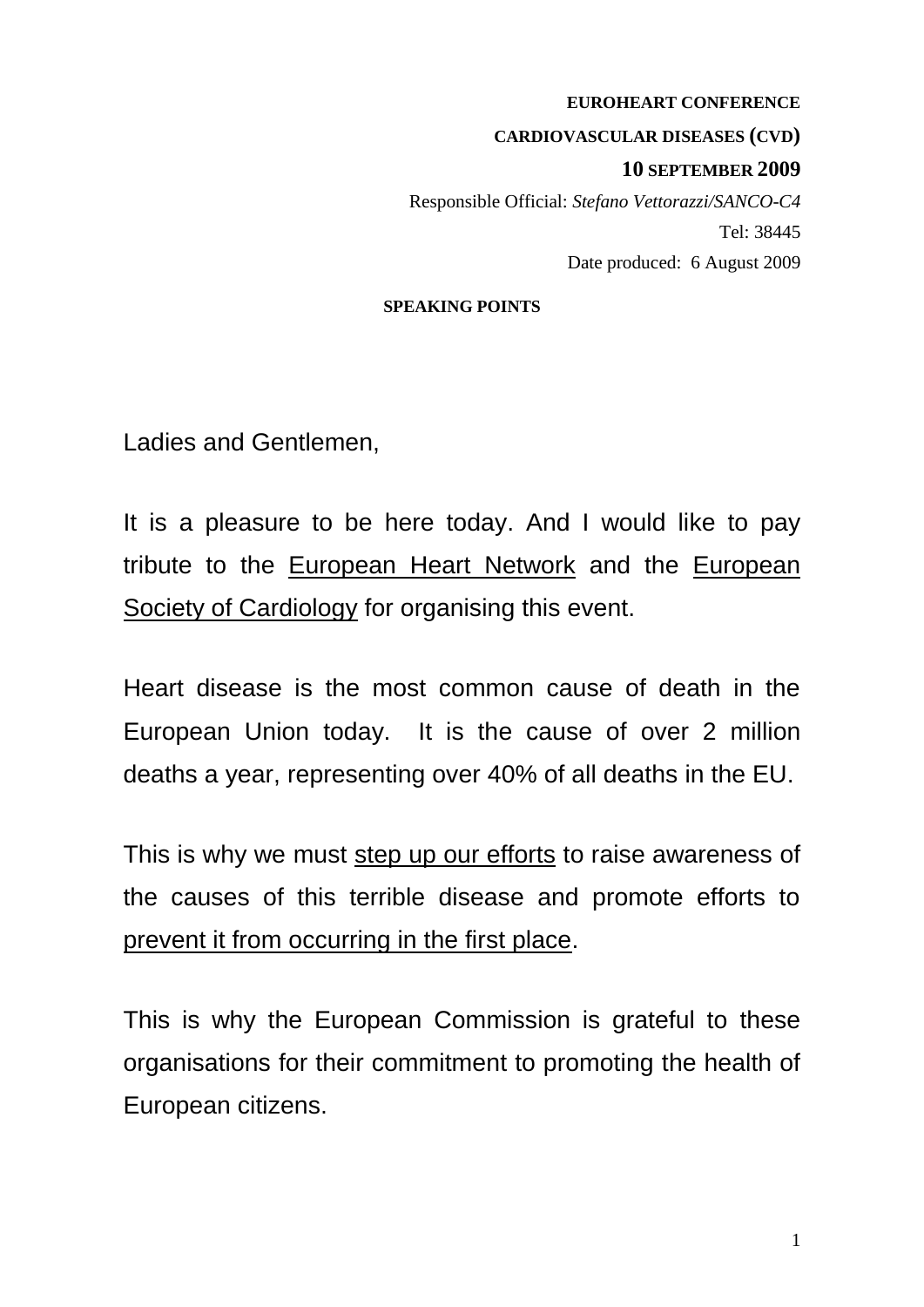The European Heart Network and the European Society of Cardiology are our key partners in our aim of alleviating the burden of cardiovascular diseases in Europe.

Their valuable and continuous work to create and nurture ties between organisations concerned with the prevention of cardiovascular disease and the promotion and dissemination of cardiovascular science present a powerful incentive to do more - and to do it better.

I very much look forward to hearing about recent work on the EuroHeart project. Launched over 2 years ago, it now has 21 partner countries in the EU and EEA. Today, it has become our flagship project in the area of heart health.

This conference will be instrumental in illustrating the main findings of the EuroHeart report, which assesses national priorities and actions on cardiovascular health promotion and cardiovascular disease prevention in Europe.

This is a timely and important initiative to broaden our knowledge of what is being done to tackle and alleviate the burden associated with cardiovascular diseases.

This report will be something we can all learn from and it could impact on future action in this area.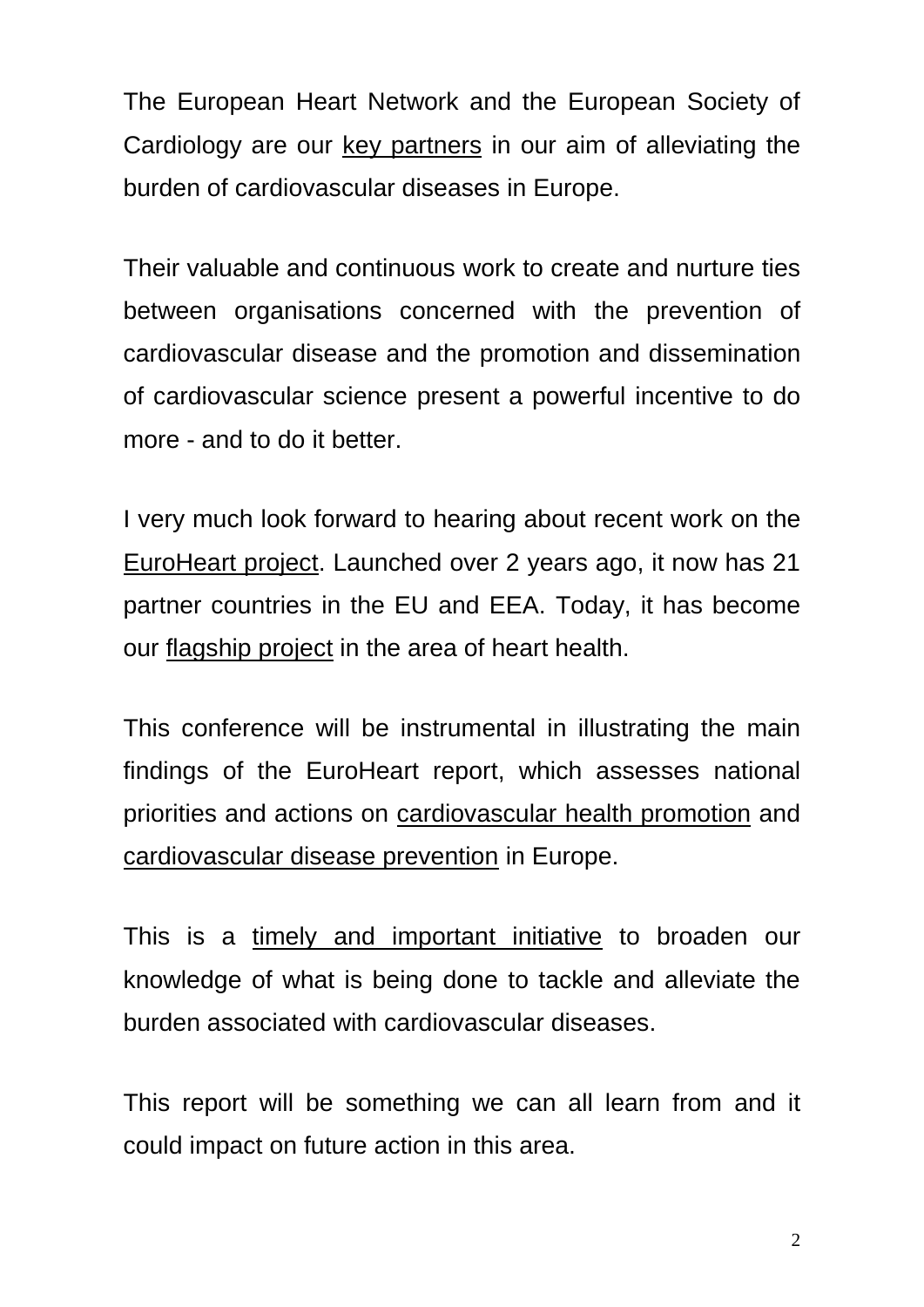Against the background of the current harsh economic climate, it is important to highlight the impact of cardiovascular diseases on the individual, and also on the economy and on society as a whole.

Recent estimates tell us that, in 2006, treating cardiovascular diseases cost national health care systems as much as 110 billion EUR. This amounts to around 10% of total health care spending in the EU.

Taking into account that cardiovascular disease is one of the leading causes of long-term sickness and therefore losses to the labour market, this figure could even rise to over 190 billion EUR a year.

Tackling cardiovascular disease is therefore of great importance:

- because of its human cost;
- because of its socio-economic cost; and also
- because of the huge potential for prevention.

This is why the European Commission is delighted to be able to support initiatives such as the EuroHeart project.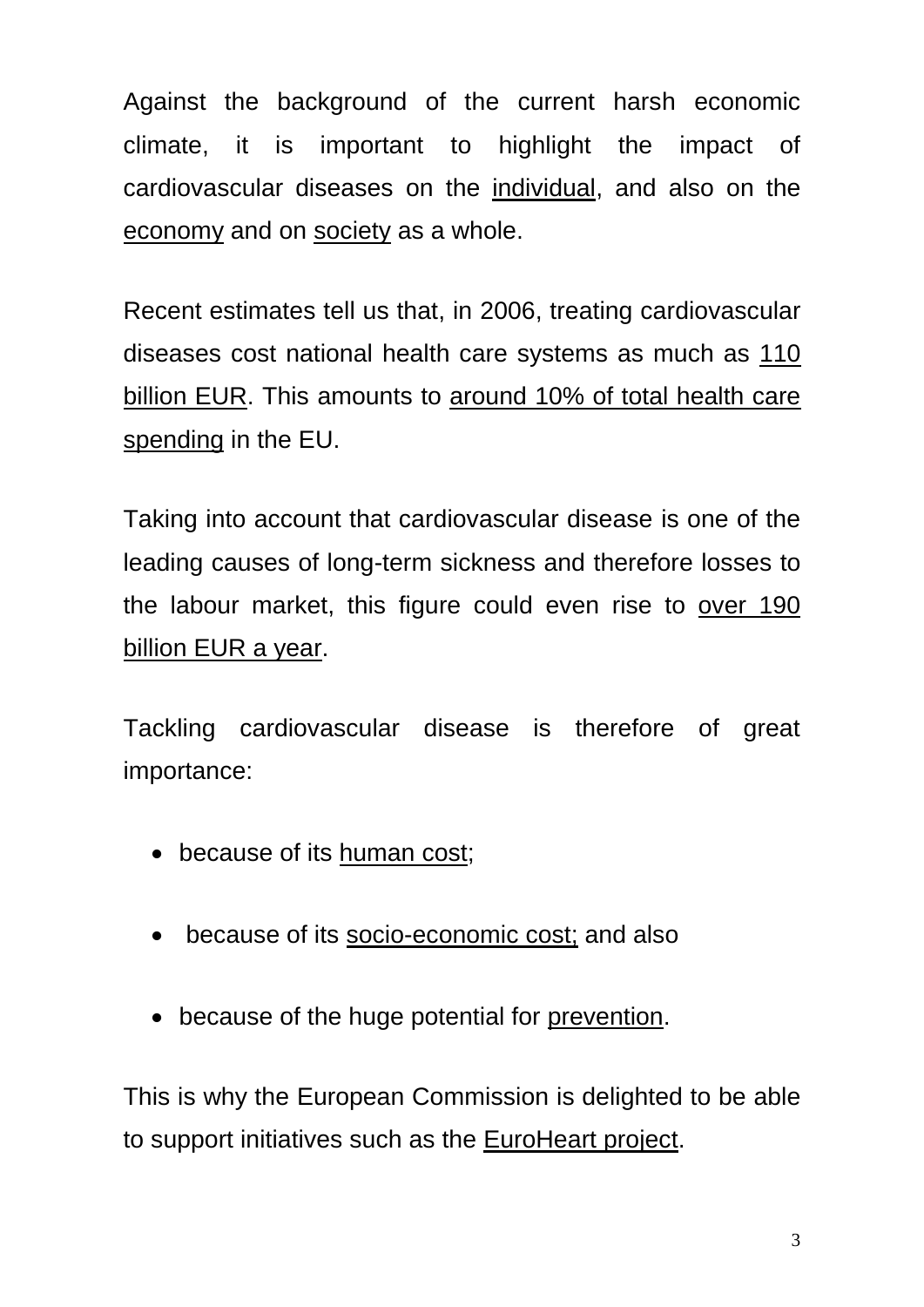## **Health Strategy**

The European Heart Health Charter, which has emerged from the project, shares the European Commission's own objectives as outlined in its Health Strategy "Together for Health", which aims not only to help people live *longer*, but also to live *healthier*, thereby reducing the risks of developing conditions such as cardiovascular diseases.

## **Health Programme**

The Health Strategy is supported by our Health Programme, which aims to complement, support and add value to the policies and actions of national Member States. It contributes to increased solidarity and prosperity in the EU through the "3 Ps": protection, prevention and promotion of health.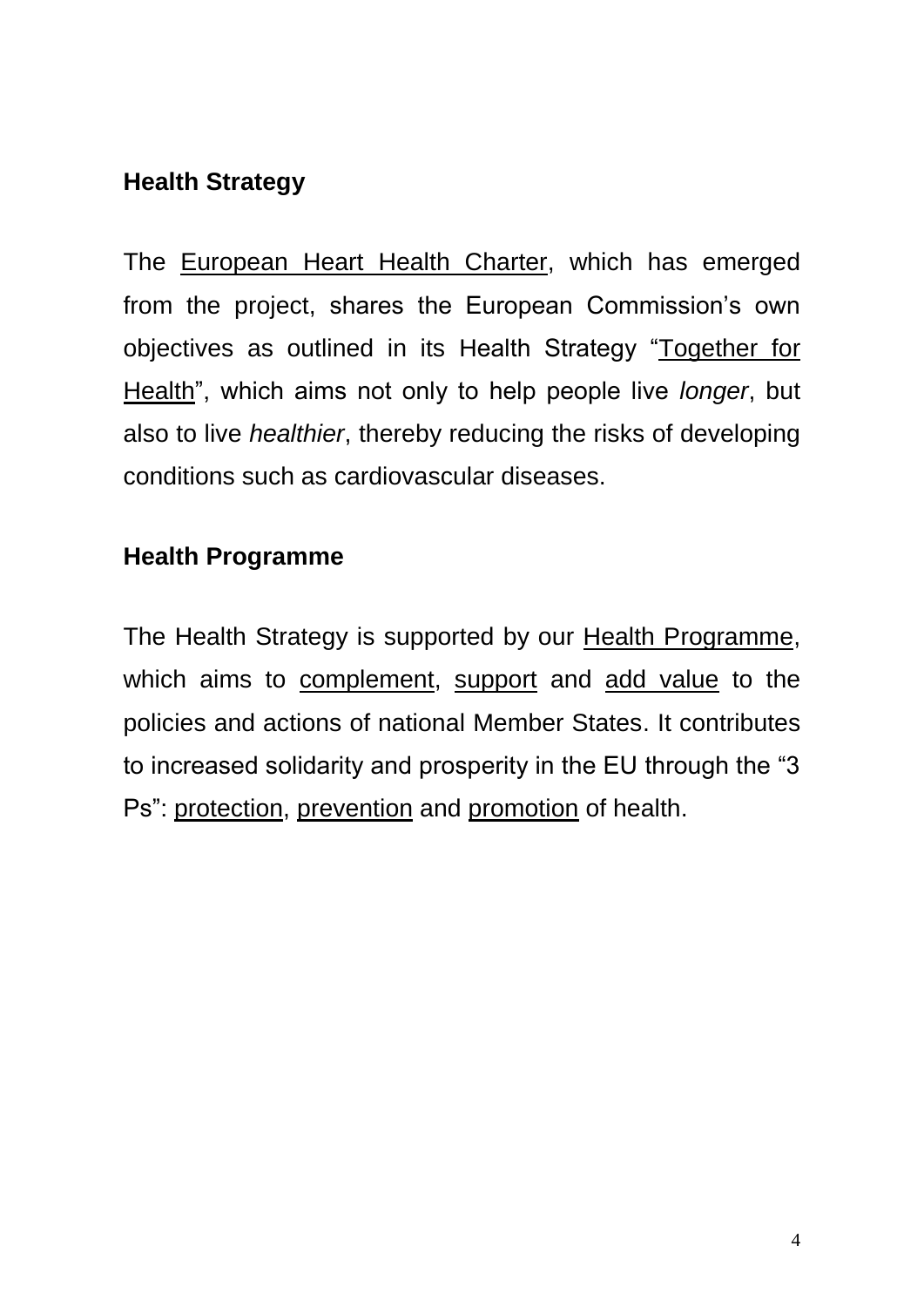Our Health Programme, with funding of over 50 million EUR a year, supports actions where the EU can make a real difference; areas such as:

- promoting health and reducing health inequalities across the EU;
- improving health security and safety;
- generating and disseminating health information and knowledge.

It is through this programme that we support the EuroHeart project.

# **Health determinants**

Concretely, the Commission's approach to tackling cardiovascular disease is through action on its major determinants, such as tobacco, drugs, nutrition, alcohol and physical activity; but also social and environmental determinants.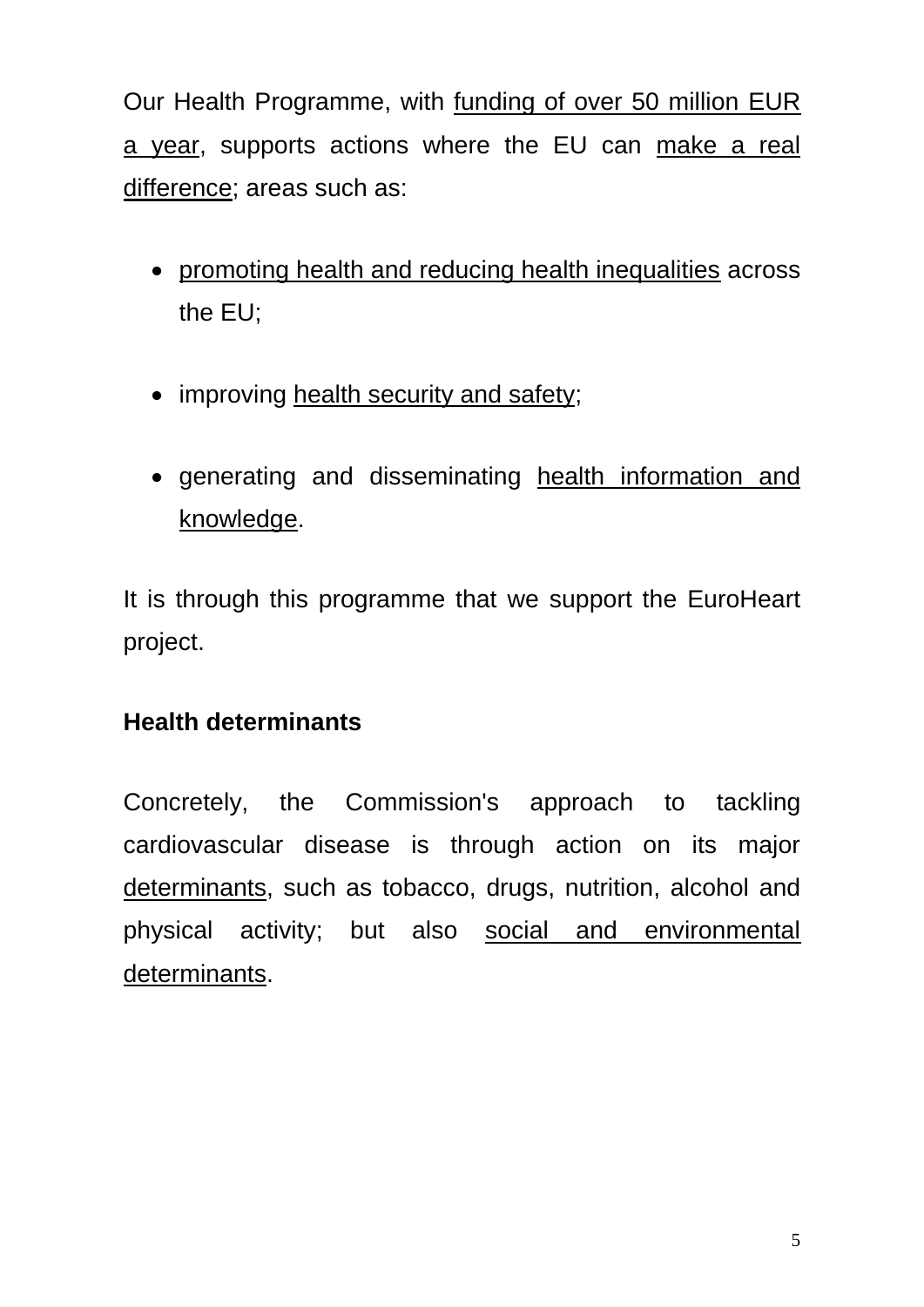As this audience will know better than most, a very high proportion of cardiovascular disease is potentially preventable if these health determinants are tackled effectively.

# **Health inequalities**

However we must also take into account that cardiovascular diseases cause a much greater burden amongst some parts of the EU population than others.

There are very big differences in the rates of cardiovascular disease between EU countries. For example, deaths from heart diseases are 10 times higher amongst women in Slovakia than in France.

There are also big differences between people from different social backgrounds - in some countries death rates from heart disease are more than twice as high among poorer people than those who are better off. There are also noticeable differences in trends. For ex. Whilst mortality rates from CHD in Finland declines by 76% in the last 30 years in the same period in Greece the mortality rate increased by 11%. Also the trends in CHD death rates in women show that they have declined less than in men.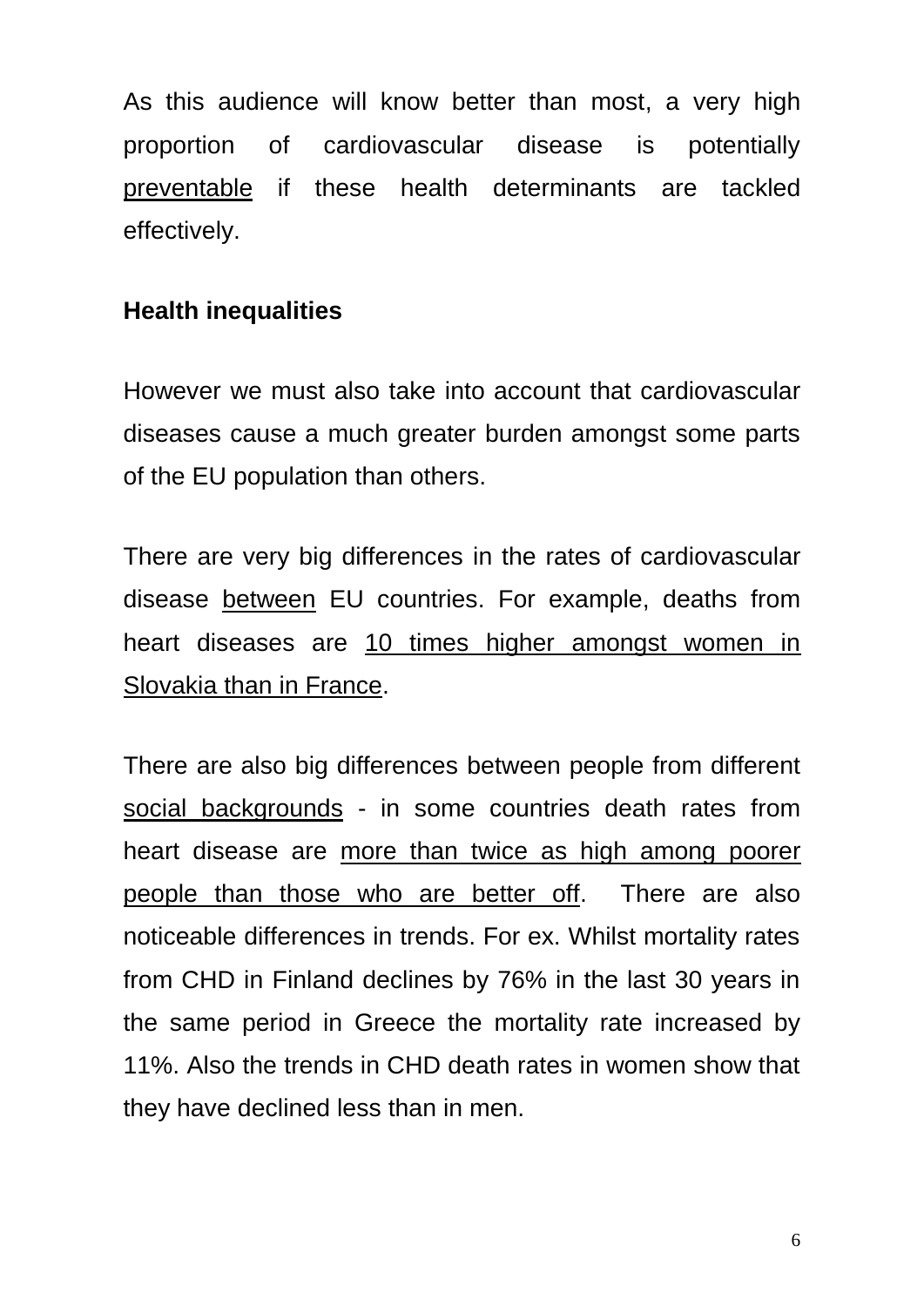In fact, differences in the rates of cardiovascular diseases are the biggest single cause of health inequalities both between and within countries.

The overarching objective of EU health policy is to provide a high level of health protection for everyone – regardless of where they live or how much they earn.

When you look across Europe, you see alarming differences in health:

- Men in Sweden, or in my own country of Cyprus, can expect to live until 79. But men born in some other EU countries see their lives stop short at 65.
- Even within Europe, those with a lower level of education or a lower level of income tend to die at a younger age or have a higher prevalence of many conditions such as cardiovascular diseases.

Why is this? Many people live in unhealthy environments; many have unhealthy or stressful lifestyles; and many regions lack sufficient high-quality health facilities to respond to the needs of their people.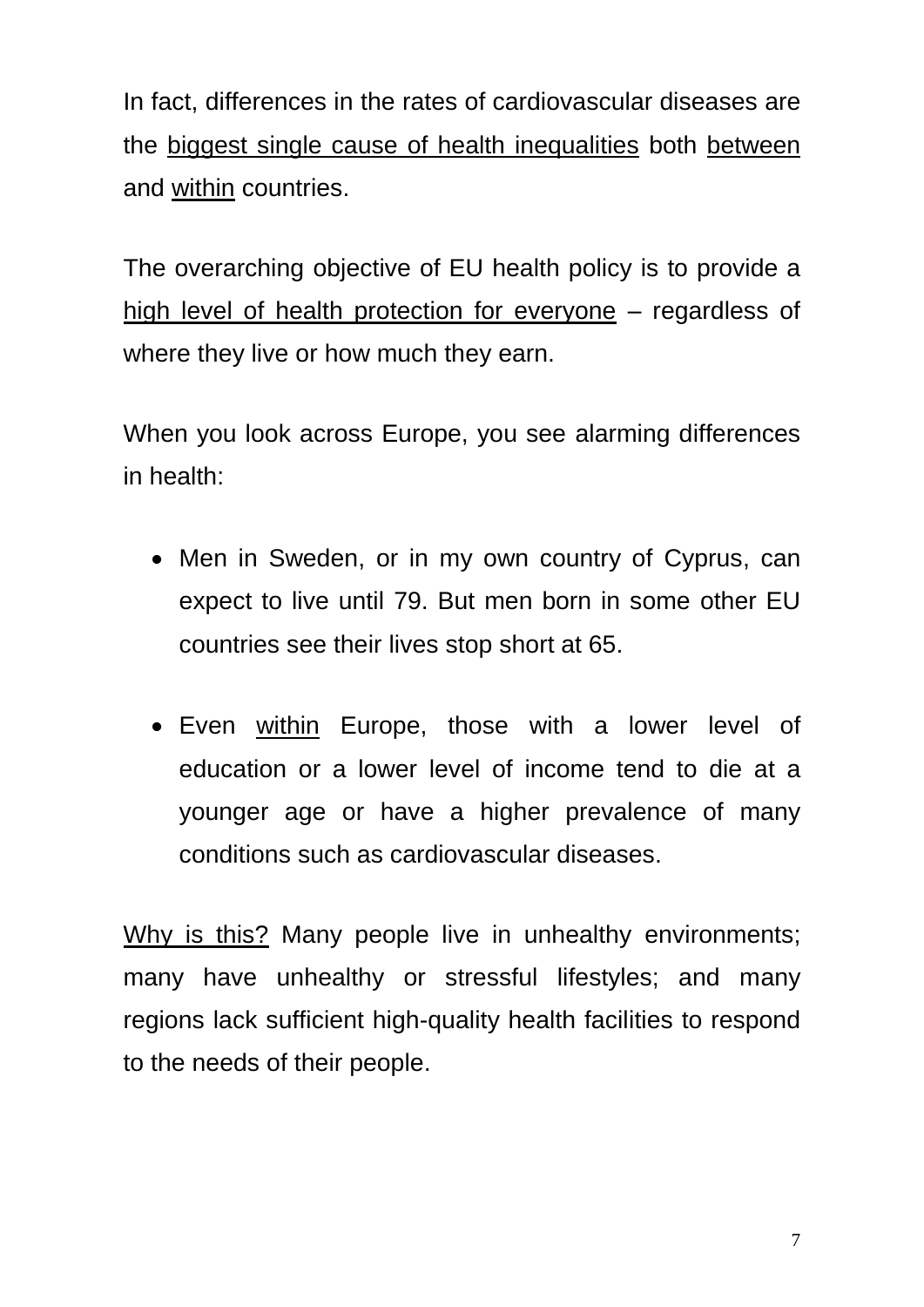And today's economic crisis is likely to lead to even more uncertainty for many. An increasing number of people are losing their jobs and finding it difficult pay off mounting debts.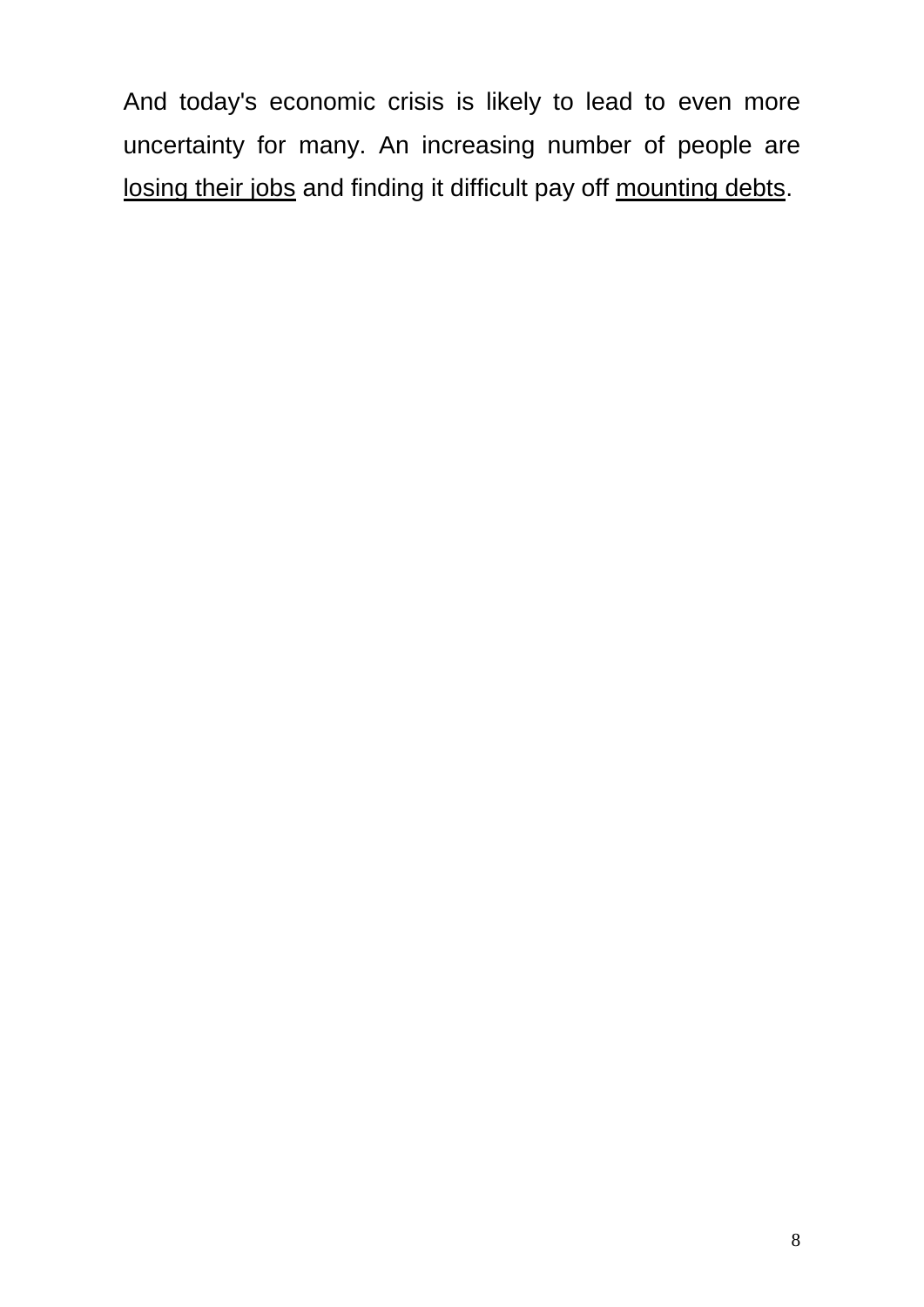This affects health. We have already seen this pattern in previous crises.

This is why the EuroHealth report is so timely.

For the European Commission's part, to help tackle the challenges of health inequalities, I plan to present a policy initiative on health inequalities shortly together with Commissioner Špidla (the European Commissioner for Employment, Social Affairs and Equal Opportunities).

Together with our partners such as yourselves and, in the context of our new policy initiative on health inequalities, I assure you that I will continue to play my full part in helping to close the gap of health inequalities.

But in order to succeed, we need to work together, through well-coordinated actions.

## **European cooperation**

The Commission is encouraged by the growing experience of European cooperation in the prevention of heart disease, through the European Heart Health Charter and the public health importance of the issue.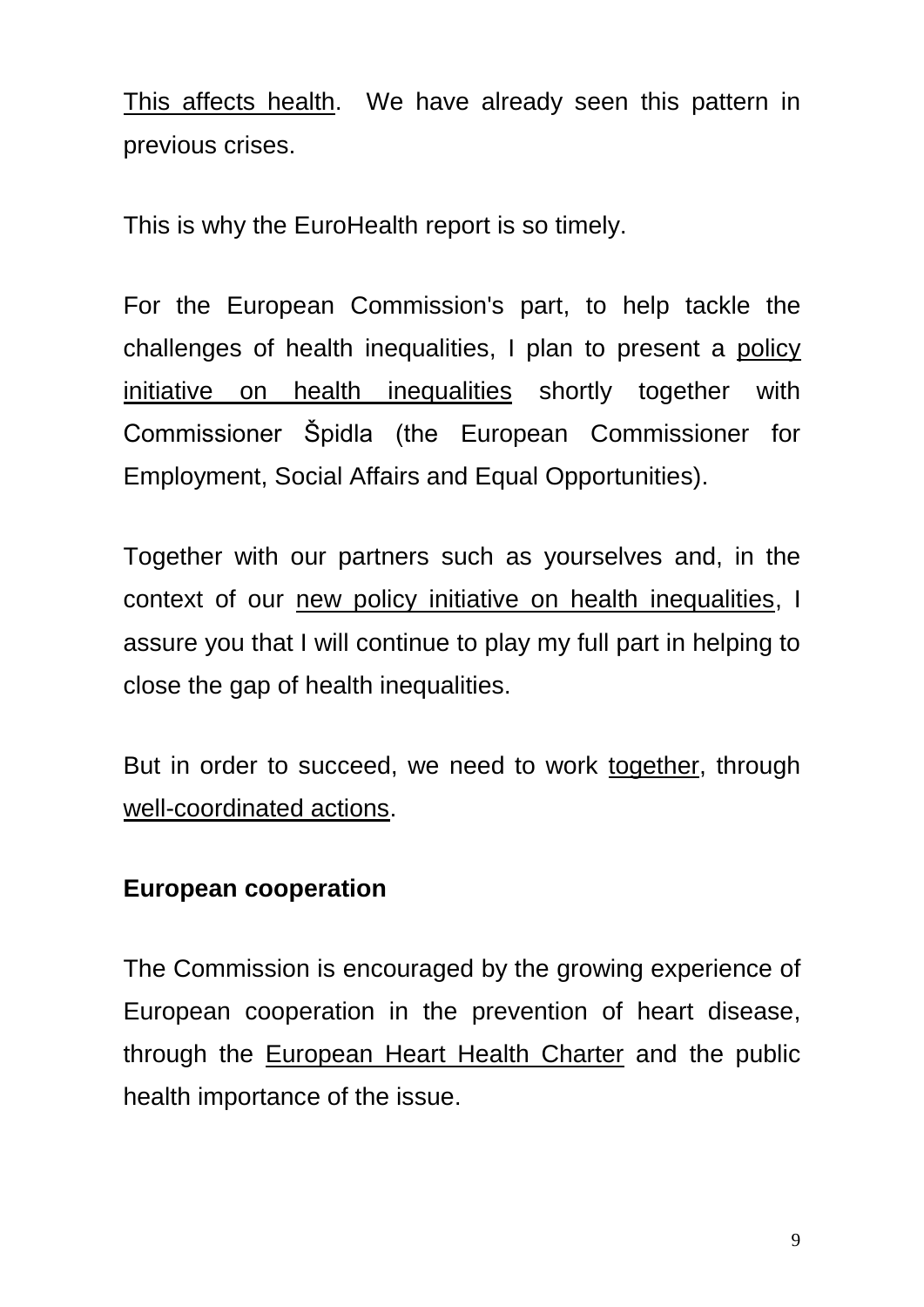In this respect, I am very pleased to hear that both Spain and Belgium are set to take up issues around chronic diseases during their respective Presidencies.

The conference that may be organised under the Spanish Presidency would be a good opportunity to discuss with Member States and broader stakeholders the way European involvement can create most added value.

I also recognise the valuable work of the European Parliament and the MEP Heart Group in this area. I very much welcome the European Parliament Resolution, adopted two years ago, on action to tackle cardiovascular diseases.

I am sure that the incoming European Commission will want to build on its collaboration with the new European Parliament on this important issue.

### **Empowerment**

Patients themselves are also playing an active role in their healthcare - now more than ever before.